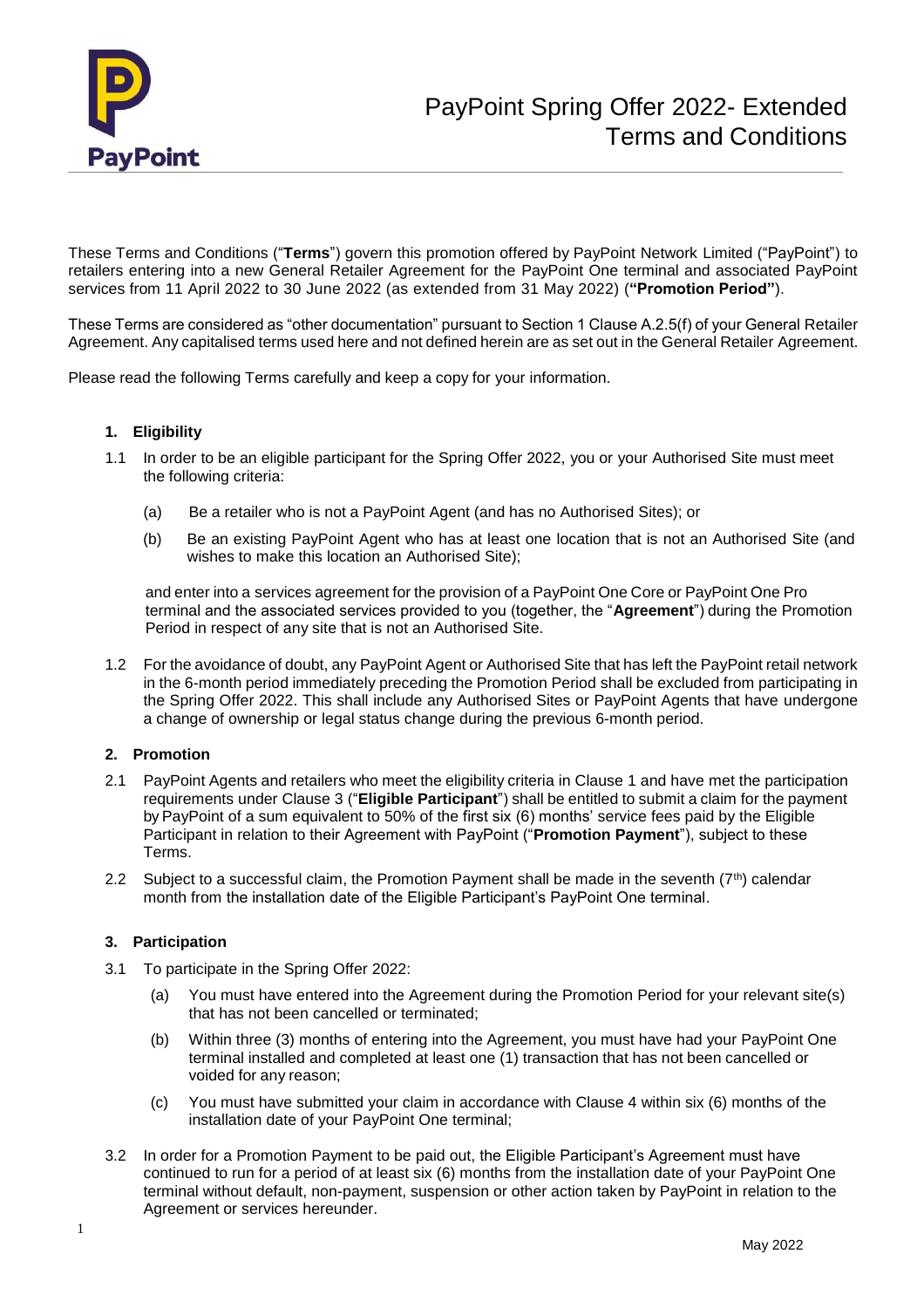

# **4. How to Claim**

- 4.1 In order for an Eligible Participant to make a claim for the Promotion Payment under these Terms, you must have submitted your claim to PayPoint by email to **[Promotion@paypoint.com](mailto:Promotion@paypoint.com)**, providing us with the following information:
	- (a) Registered business/company name
	- (b) PayPoint Agent number
	- (c) Authorised Site fascia
	- (d) Authorised Site address
	- (e) Authorised Site number; and
	- (f) Date the Confirmation Form of your Agreement was signed

The email should be titled Spring Offer 2022 Claim and must include your confirmation that you wish to make a claim under the Spring Offer 2022. All of the information that is needed to make a claim can be found on your Confirmation Form.

- 4.2 PayPoint may request further information or documentation, as may reasonably be required, in order to assess and process your claim, if successful.
- 4.3 Any claims received after the time period specified in clause 3.1(c) will not be valid and as such, no payment shall be made.
- 4.4 By submitting a claim, you agree to be bound by these Terms and that you are not restricted from complying with these Terms in any way.

## **5. Payment**

- 5.1 Once your claim has been received and processed, and you have met all requirements as set out under these Terms, the Promotion Payment shall be made to you during the  $7<sup>th</sup>$  calendar month following the installation date of your PayPoint One terminal.
- 5.2 The Promotion Payment shall be made alongside your weekly PayPoint commission and will be itemised (as a credit) on your self-billing invoice as 'Spring Offer 2022'. For the avoidance of doubt, you will receive one (1) payment comprising of 50% (fifty percent) of the value of six (6) months' service fee.

## **6. Other Important Terms:**

- 6.1 The Promotion Payment shall cover only fifty percent (50%) of the first six (6) months' service fees paid to PayPoint in relation to your Agreement with us. The payment shall not include any other costs or charges of any kind (including but not limited to, outstanding fees or charges on your account and any other costs incurred).
- 6.2 Responsibility is not accepted for any submitted claims that are deficient, lost, damaged or delayed as a result of any computer hardware, network or software failure of any kind. PayPoint reserves the right to reject any claim in its sole discretion
- 6.3 PayPoint reserves the right to verify the eligibility of all claims and may, in its sole discretion, refuse to pay the Promotion Payment if the customer fails to satisfy any eligibility requirements setout in these Terms or where we suspect that a false or fraudulent submission is being made or misleadinginformation has been given.
- 6.4 PayPoint does not accept any liability for lost or delayed payments, howsoever caused.
- 6.5 The decision of PayPoint is final in all respects and no dispute will be entered into.